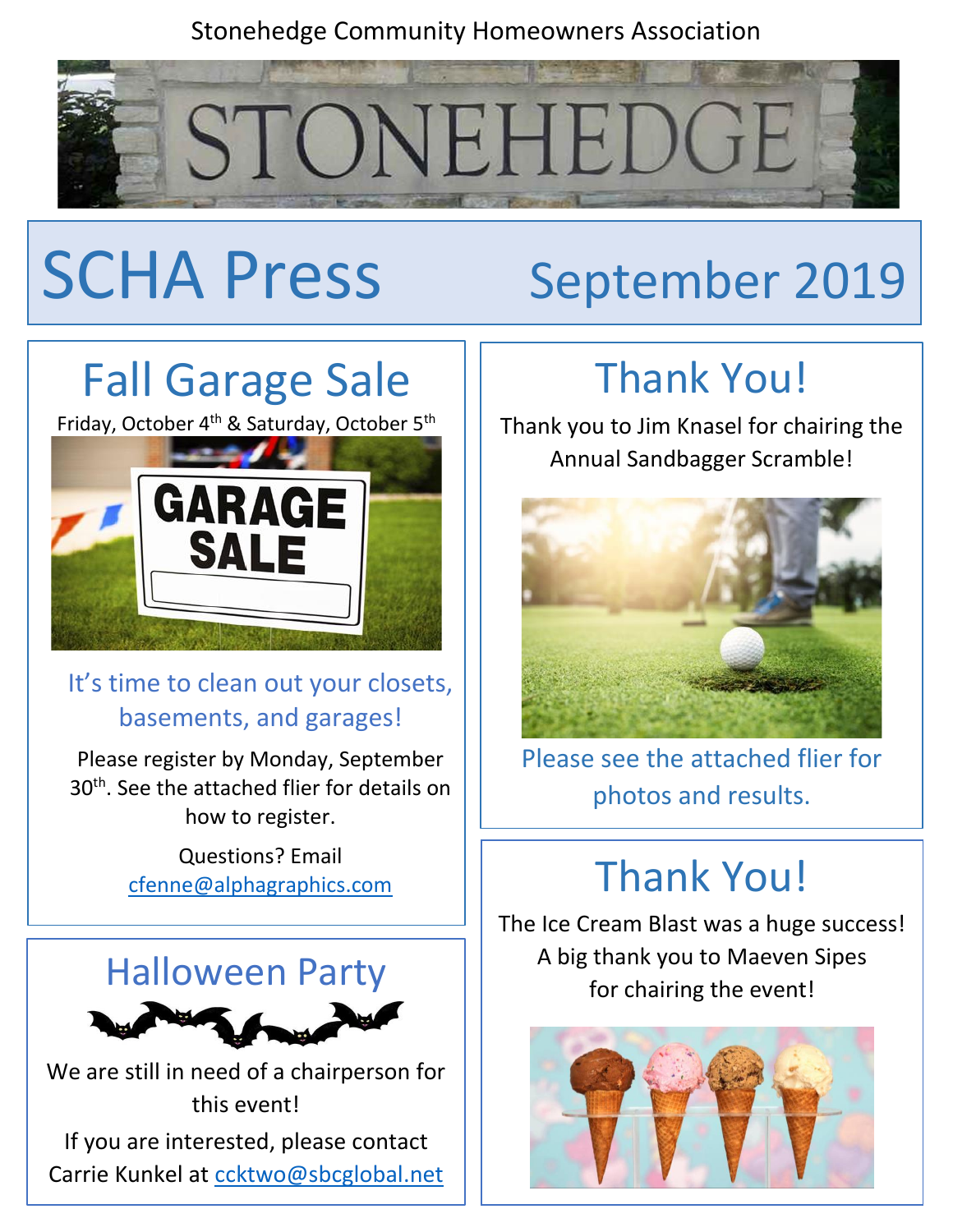

### **Friday, Oct 4th • Saturday, Oct 5th**

Clean out your garage, basement, closets, drawers etc. and make a little extra cash, plus hangout with your neighbors during the annual SCHA Fall Garage Sale. SCHA will advertise the garage sale in local publications like the Daily Herald, Suburban Life, Chicago Tribune, Craig's List etc., so it's a great time for you to participate. **Back this year!** We will have a truck available the following Monday to pick up any unsold items you wish to donate. Specifics will be emailed to you if you are interested.

**Please register by Monday, Sept 30th** to ensure your household is included on the map and that you receive a Garage Sale Kit (maps and signs). Kits will be available for pick-up on Thursday, Oct 3rd. **Limited Yard Signs are available on a first come, first serve basis only.**

Three ways to register:

- 1. Online (preferred): https://www.surveymonkey.com/r/XH85SRT
- 2. Email Christine Fenne at cfenne@alphagraphics.com indicating your name, address, phone #, which day(s) you'll participate and any sale items you'd like to highlight on the map 3. Complete the below form and drop it off at 1923 Sherwood Place

You will receive a registration confirmation. If you don't receive confirmation by Tues, Oct 1 please contact Christine at 630-404-0981. Garage Sale Kits available for pick-up after 1:00 pm on Thurs, Oct 3rd at Liz Hunka's 1951 Chatham. **Limited Yard Signs are available on a first come, first serve basis only.** *Thank you to Beth Seibert of BHHS Koenig Rubloff Realty for providing the fabulous Sale Signs and Sales Kit bags filled with extra goodies!* 

|                                       | <b>Noteworthy</b> |
|---------------------------------------|-------------------|
|                                       |                   |
| Need more room? Continue on the back! |                   |

Please **circle** the days you'll participate: **Friday** Saturday

**Mark** your choice: I would like to donate unsold items to a local non-profit and have them picked up from my doorstep after the sale!  **YES! No, thanks anyway.**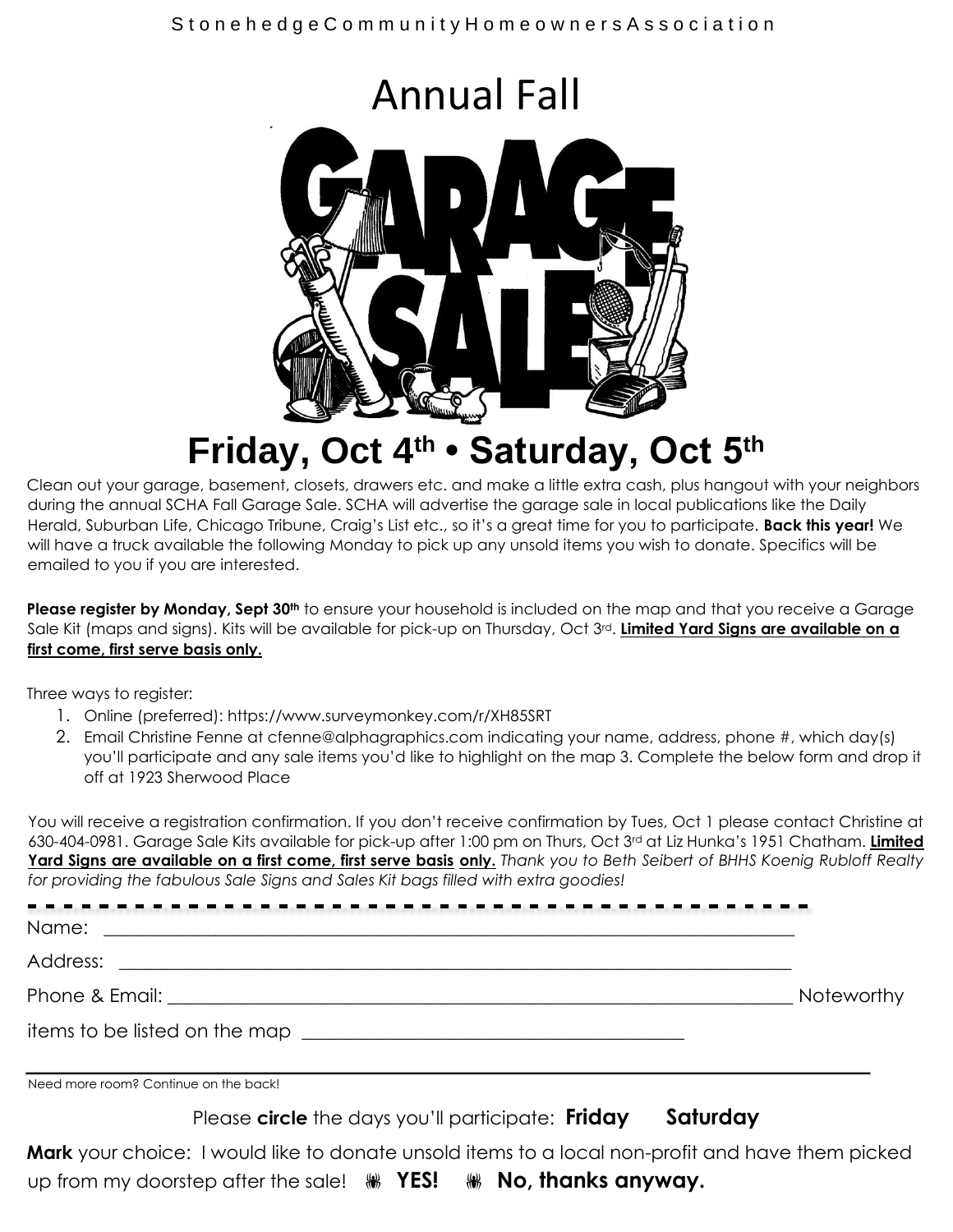### Stonehedge Sandbagger Scramble Results

The 11th annual Stonehedge golf outing was on Friday, August 23. The weather cooperated and we had a great day for golf! The following were the winners in each category.

Closest to the pin #4 south course – Tim Countryman

Longest Dr., #7, South course - Kristy Voltarel

Longest Dr., #5, East course – Frank Voltarel

Closest to the pin # 8 east course – Nathan Frank

Longest putt # 9, E. course – Chris Williams

The winning team with the low score of 10 under was - Gerry King, Tim Countryman, Greg Kunkel, and Todd Weber.